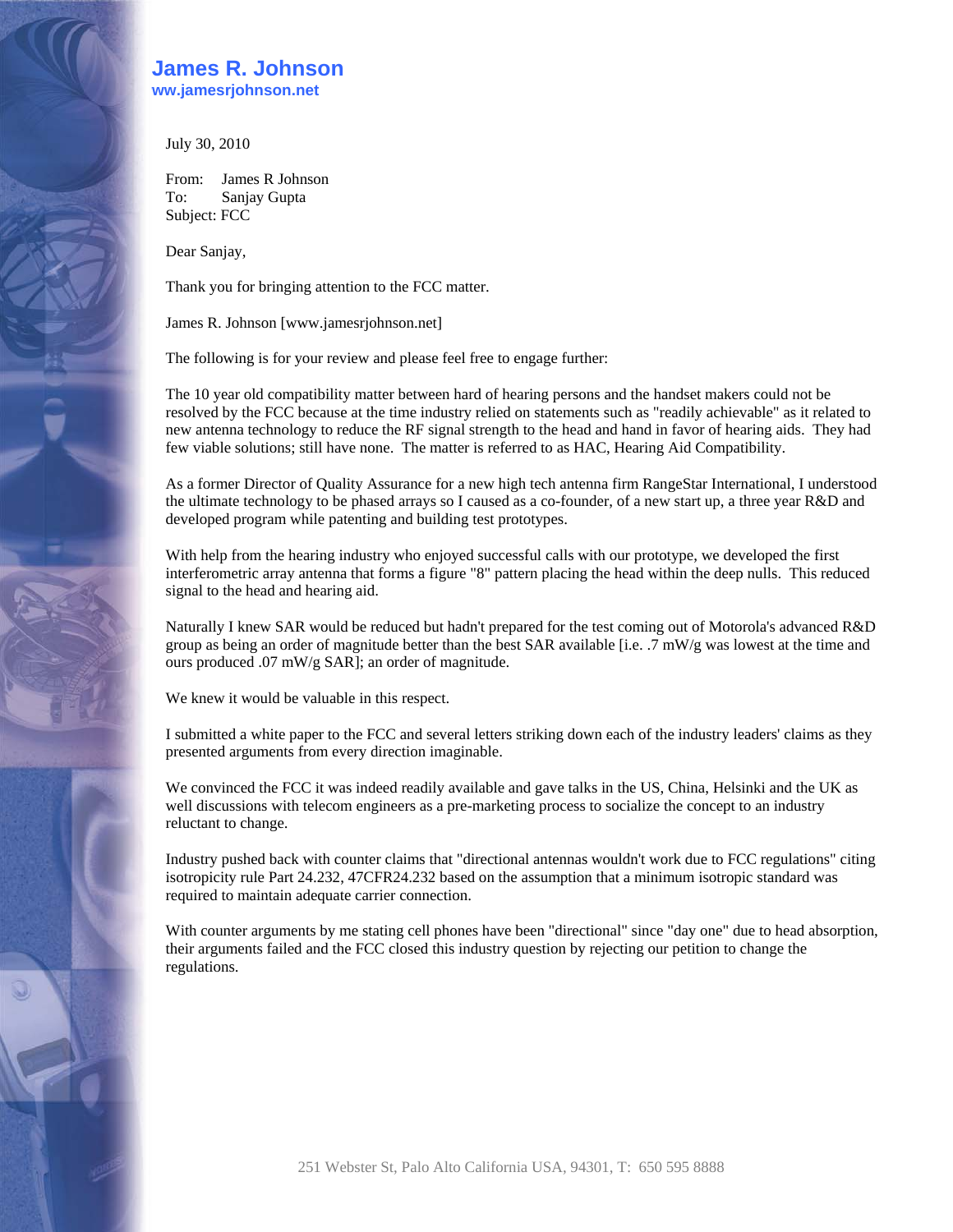## **James R. Johnson www.jamesrjohnson.net**

To: Sanjay Gupta Page 2 July 30, 2010

In a petition I led requesting clarification or change of regulations; the FCC responded with:

In the matter of Section 68.4(a) of the Commission's Rules Governing Hearing Aid-Compatible Telephones; Findings (August 12, 2003):

 $\blacktriangleright$  (47) "A directional antenna manufacturer, Myers Johnson, Inc. (MJI), has filed a petition for revision of this rule. MJI believes that the rule, as it is written, prohibits the use of directional antennas." The FCC says that "the EIRP requirement does not in any way prohibit employing wireless phone directional antennas." Therefore, the petition was denied (13)

This response was actually a win since no change in regulations were needed and thus countered claims that "antennas need to be omni directional; by regulation; technically; it's an isotropic equivalent measure not a pattern mandate.

This opened the door for new Array Technology; which turns out is actually less directional than omni directional antennas due to elements of interaction since waves propagate outward but also spiral laterally and tend to spread out evenly.

In a wonderful surprise and helpful notice as if the FCC was endorsing our argument; not to mention placing our microenterprise on the global map; the FCC went on to state:

 $\triangleright$  (46) "Because such antennas have the potential to significantly reduce the RF interference to hearing aids, as well as provide efficiency benefits both to the wireless network and to battery life, there are several benefits that could be gained from their increased use in handsets."

And thus, our Vortis Antenna concept was endorsed as both legal and capable of offering advantages beyond HAC in lowering SAR while offering advantages in signal strength and battery life.

Other areas you may find important can be requested as you need but on the subject of SAR; the following was submitted in my white paper:

The non-ionizing radiation of surrounding RF fields for a cellular phone along with the conductivity and biological effects from ongoing use have been quantified within biological objects that are exposed to RF fields from cellular devices. The dosimetric quantity called specific absorption rate (SAR) was mandated in 1996 and the SAR values of handsets are posted to the packaging based on FCC compliance testing. SAR is determined by the incident of electromagnetic waves and by the electrical and geometric characteristics of the irradiated subject and nearby objects. SAR distributions are usually determined from measurements in human models or from calculations. Handset makers have implemented several strategies in order to meet regulatory requirements including repositioning the antenna location, using metalized or metal material between the antenna and the user, creating parasitic coupling to control field patterns when next to the head and reducing power output in order to bring SAR to required levels. Many of these strategies result in reducing the effective radiated power performance of the handset.

SAR, as a metric is reported as W/kg or mW/g and testing for SAR entails a well defined set of parameters using an average head and body model as well as a time exposure period. Several factors can effect SAR testing outcomes such as probes, phantom shape, liquid, liquid temperature, operating position, configuration of the handset and system performance. All operating modes are tested and tests are conducted on the center of the band with the output power set to maximum.

The scanned regions must be larger than the areas projected by the handset and the antenna with the distance measured at less than 8mm.